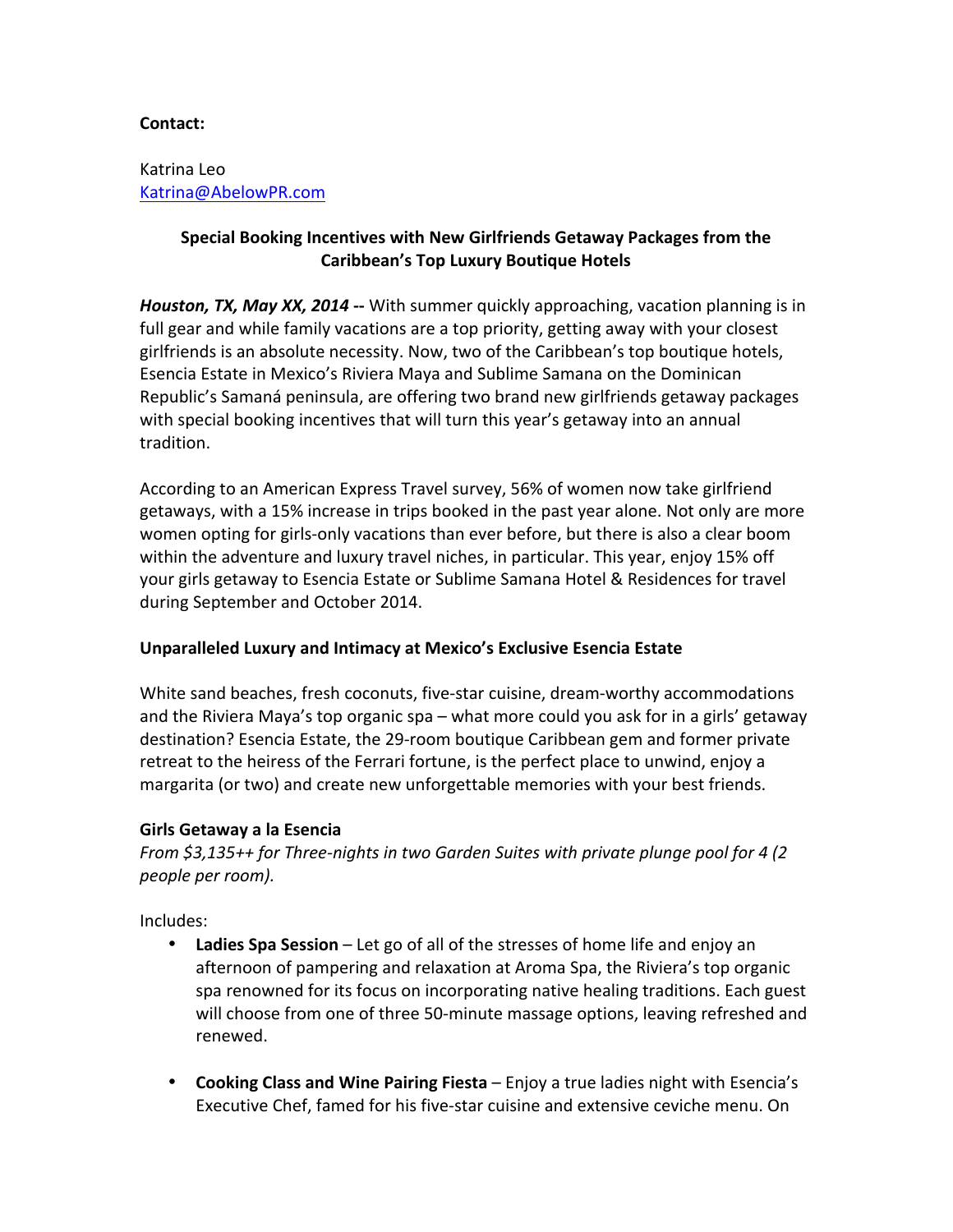an evening of your choice, visit Esencia's kitchen and learn how to make some of Mexico's most delectable salsa, guacamole, ceviche and more before enjoying the fruits of your labor with a selection of perfectly paired wines.

- **Bottle of Wine** What would a girls' weekend be without a bottle of wine to toast the retreat? Enjoy a bottle of wine upon arrival, as you cheers to the days of endless girl talk, fun and relaxation ahead.
- **Inaugural Margaritas** Esencia knows just how essential a great, fresh margarita is to you and your girlfriends. Venture down to the pool or beach once you settle in and let Esencia's talented mixologist treat you to your first round.

The package includes daily breakfast for four and round-trip airport transfers from Cancun. When booking online, room package already includes 2 rooms and the price is based on 4 people. Package is valid from May 1 through December 20, 2014. Extra nights are available at a discounted rate. For more information visit www.hotelesencia.com or call 1-877-528-3490.

# **Serenity and Adventure on The Dominican Republic's Pristine Samaná Peninsula**

For girlfriends seeking unparalleled natural beauty and adventure with five-star luxury perks, Sublime Samana Hotel & Residences is the place for you. Nestled on nearly sixmiles of untouched, private beach on the island's most breathtaking coast, the property is the ultimate in laid-back luxury just ten minutes outside of the truly funky beach town of Las Terrenas. From exquisitely appointed suites and casitas to fresh, locally inspired cuisine, stunning pools and endless opportunities for excursions, this is the Dominican Republic getaway girlfriends have been waiting for.

# **Girls Samana Adventure**

*From* \$1,250 for four people for three-nights in a two bedroom suite

- **Beachside Hatha Yoga** Unwind completely and strengthen your mind, body and soul during a poolside morning yoga class. Let the instructor guide you through each posture as you relish the ocean breeze and listen as the tide meets the sand.
- Standup Paddle Boarding Class -- Venture out on the inviting waters of Samaná bay with your local paddle boarding instructor, as you and your girlfriends get a full body workout during a two hour lesson in 2014's most popular emerging water sport.
- **Spa Afternoon** Enjoy an afternoon of pampering at Sublime's natural beach spa, as your girlfriends relax and rejuvenate during an unforgettable 50-minute